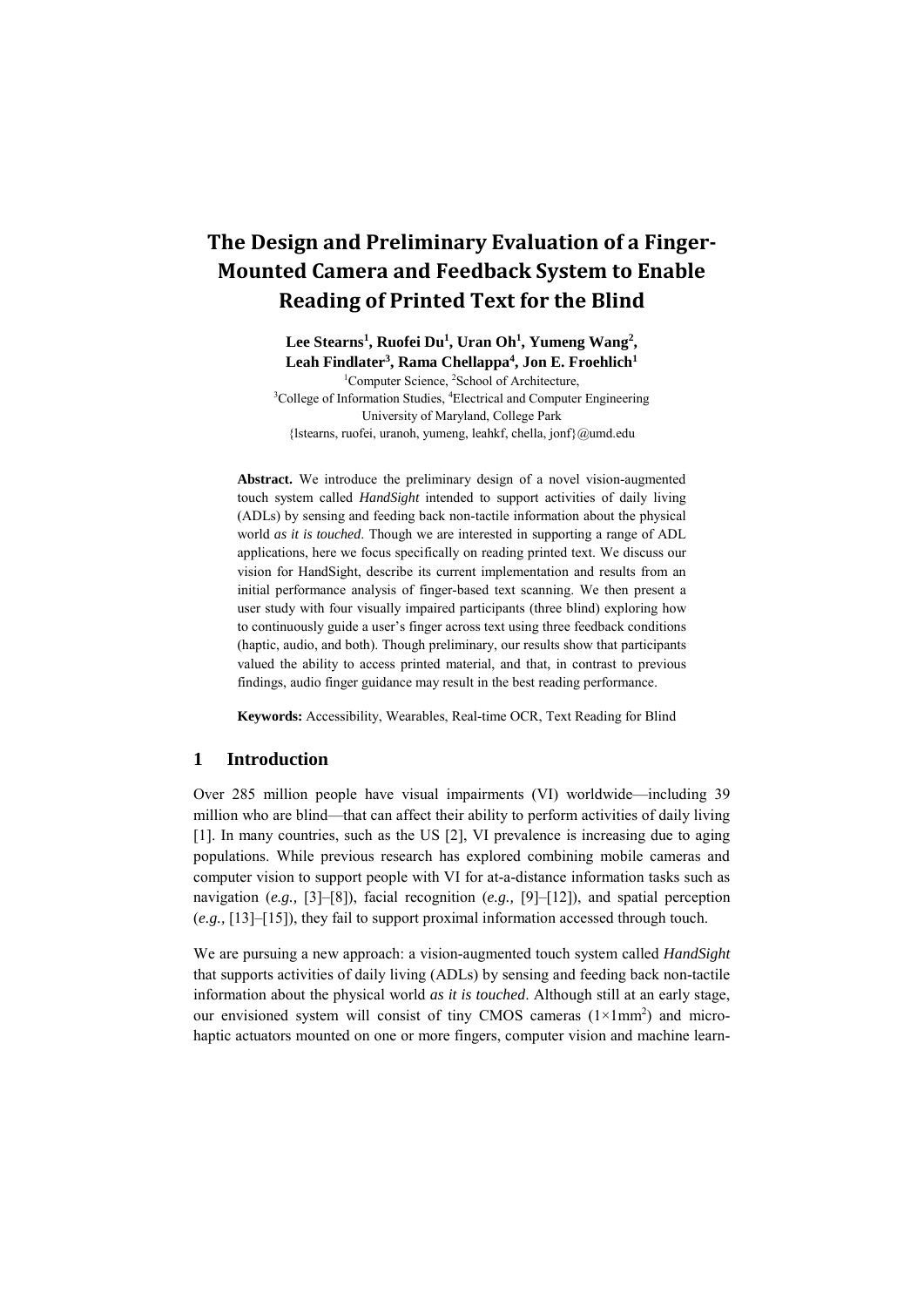

(a) Example HandSight Envisionment (w/5 instrumented fingers) (b) Ring Form Factor (c) Nail Form Factor (d) 2-Finger Setup

**Figure 1: HandSight uses a 1×1mm2** *AWAIBA NanEye 2C* **camera developed for minimally invasive surgeries (***e.g.,* **endoscopies) that can capture 250×250px images at 44fps. The above images: (a) a design mockup and (b-d) early form factors with the NanEye camera. In this paper, we explore a single camera implementation with a ring form factor in a text reading context (see Figure 2).**

ing algorithms to support fingertip-based sensing, and a smartwatch for processing, power, and speech output; see Figure 1. Since touch is a primary and highly attuned means of acquiring information for people with VI [16], [17], we hypothesize that collocating the camera with the touch itself will enable new and intuitive assistive applications.

While we are interested in supporting a range of applications from object recognition to color identification, in this paper we focus on the challenge of reading printed text. Our overarching goal is to allow blind users to touch printed text and receive speech output in real-time. The user's finger is guided along each line via haptic and nonverbal audio cues. At this stage, our research questions are largely exploratory, spanning both human-computer interaction (HCI) and computer vision: How can we effectively guide the user's finger through haptic and auditory feedback to appropriately scan the target text and notify them of certain events (*e.g.,* start/end of line or paragraph reached)? How accurately can optical character recognition (OCR) be achieved at a speed that is responsive to the user's touch? How do the position, angle, and lighting of the finger-mounted camera affect OCR performance?

To begin examining these questions, we pursued two parallel approaches. For the computer vision questions, we developed an early HandSight prototype along with efficient algorithms for perspective and rotation correction, text detection and tracking, and OCR. We present preliminary evaluations and demonstrate the feasibility of our envisioned system. For the HCI-related questions, we developed a custom test apparatus on the Apple iPad that simulates the experience of using HandSight, but provides us with additional experimental control and allows us to more precisely track the user's finger in response to feedback conditions. Using this setup, we report on a preliminary evaluation with four VI participants (three blind) across three finger guidance conditions: *audio*, *haptics,* and *audio+haptics.* Findings suggest that audio may be the most intuitive feedback mechanism of the three.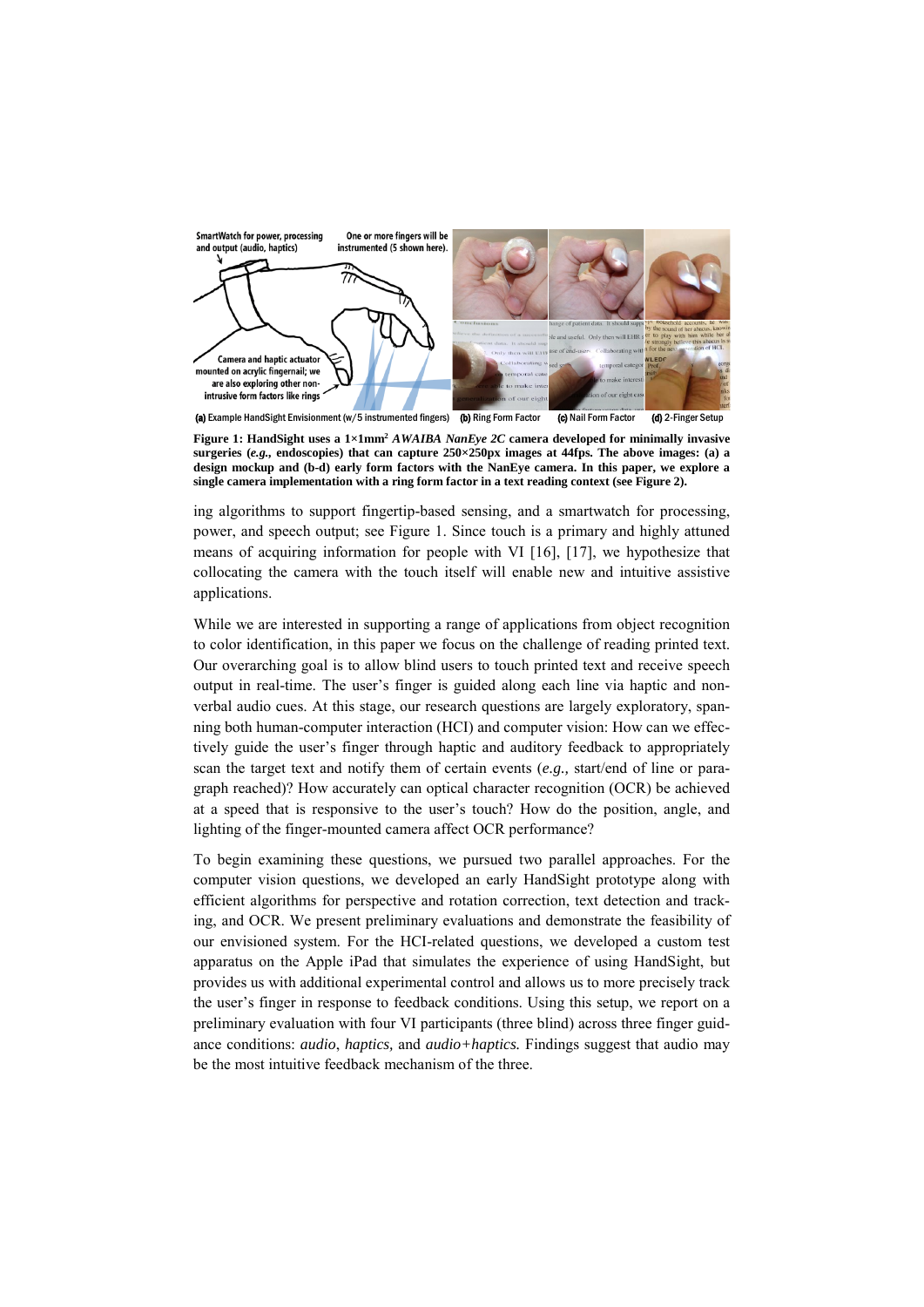Compared to the majority of emerging computer vision systems to support VI users, which use head- or chest-mounted cameras (*e.g.,* [4], [12], [18]), our system offers two primary advantages: (i) *collocation of touch, sensin*g*, and feedback*, potentially enabling more intuitive interaction and taking advantage of a VI individual's high tactile acuity [16], [17]; (ii) *unobtrusive, always-available interaction* that allows for seamless switching between the physical world and vision-augmented applications. As a finger-mounted approach, our work is most similar to [19]–[21], described next.

# **2 Related Work**

Scientists have long sought to support blind people in reading printed text (for a review, see [22], [23]). Many early so-called "reading machines for the blind" used a sensory substitution approach where the visual signals of words were converted to non-verbal auditory or tactile modalities, which were complicated to learn but accessible. Two such examples include the *Optophone*, which used musical chords or 'motifs' [24] and the *Optacon*, which used a vibro-tactile signal [25], [26]. With advances in sensing, computation, and OCR, modern approaches attempt to scan, recognize, and read aloud text in real-time. This transition to OCR and speech synthesis occurred first with specialized devices (*e.g.,* [27]–[29]), then mobile phones (*e.g.,* [30], [31]), and now wearables (*e.g.,* [12], [21]). While decades of OCR work exist (*e.g.,* [32]– [35]), even state-of-the-art reading systems become unusable in poor lighting, require careful camera framing [36], [37], and do not support complex documents and spatial data [38]. Because HandSight is self-illuminating and co-located with the user's touch, we expect that many of these problems can be mitigated or even eliminated.

As a wearable solution, HandSight is most related to *OrCam* [12] and *FingerReader*  [21]. OrCam is a commercial head-mounted camera system designed to recognize objects and read printed text in real-time (currently in private beta testing). Text-tospeech is activated by a pointing gesture in the camera's field-of-view. While live demonstrations with sighted users have been impressive (*e.g.,* [39], [40]), there is no academic work examining its effectiveness with VI users for reading tasks. The primary distinctions between HandSight and OrCam are, first, hand-mounted versus head-mounted sensing, which could impact camera framing issues and overall user experience. Second, HandSight supports direct-touch scanning compared to OrCam's indirect approach, potentially allowing for increased control over what is read and reading speed as well as increased spatial understanding of a page/object. Regardless, the two approaches are complementary, and we plan to explore a hybrid in the future.

More closely related to HandSight, FingerReader [21] is a custom finger-mounted device with vibration motors designed to read printed text by direct line-by-line scanning with the finger. Reported evaluations [21] of FingerReader are limited to a very small OCR assessment under unspecified "optimal" conditions, and a qualitative user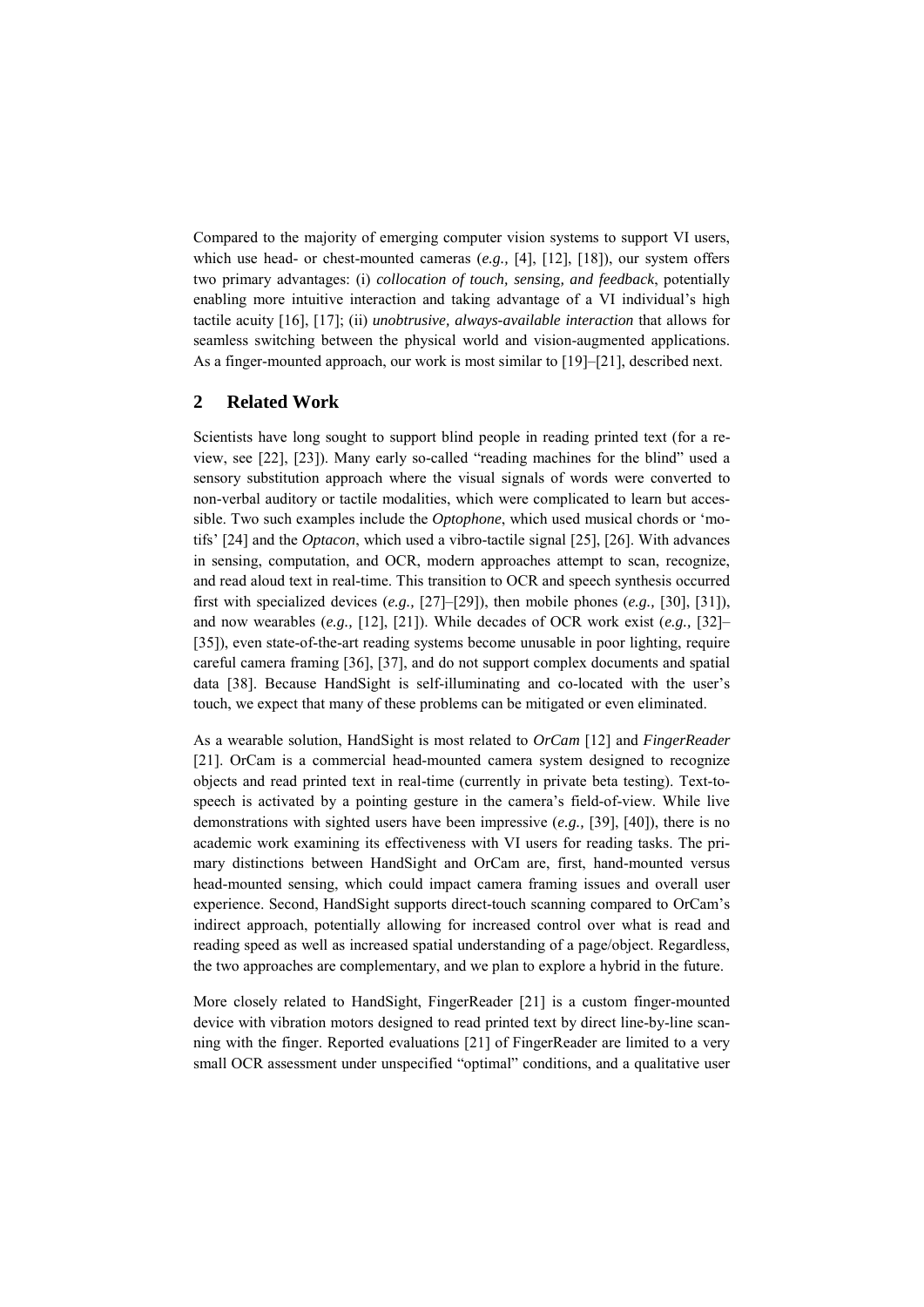study with four blind participants. The participants preferred haptic to audio-based finger guidance; this finding is the opposite of our own preliminary results, perhaps due to differences in how the audio was implemented (theirs is not clearly described). Further, our study extends [21] in that we also present user performance results.

In terms of finger guidance, haptic and audio feedback have been used in numerous projects to guide VI users in exploring non-tactile information or tracing shapes. Crossan and Brewster [41], for example, combined pitch and stereo sonification with a force feedback controller to drag the user along a trajectory, and found that performance was higher with audio and haptic feedback than haptic feedback alone. Other approaches have included sonification and force feedback to teach handwriting to blind children [42], speech-based icons or "spearcons" [43], vowel sounds to convey radial direction [44], and use of primarily tactile feedback to transmit directional and shape data [45]–[47]. Our choice to vary pitch for audio-based line tracing feedback with HandSight is based on previous findings [41], [43], [48]. Oh *et al.* [48], *e.g.*, used sonification to support non-visual learning of touchscreen gestures; among a set of sound parameters tested (pitch, stereo, timbre, etc.), pitch was the most salient.

# **3 System Design**

HandSight is comprised of three core components: sensors, feedback mechanisms, and a computing device for processing. Our current, early prototype is shown in Figure 2. Before describing each component in more detail, we enumerate six design goals.

## **3.1 Design Goals**

We developed the following design goals based on prior work and our own experiences developing assistive technology: (1) *Touch-based rather than distal interaction.* Although future extensions to HandSight could examine distal interaction, our focus is on digitally augmenting the sense of touch. (2) *Should not hinder normal tactile function.* Fingers are complex tactile sensors [49], [50] that are particularly attuned in people with visual impairments [16], [17]; HandSight should not impede normal tactile sensation or hand function. (3) *Easy-to-learn/use.* Many sensory aids fail due to their complexity and high training requirements [22]; to ensure HandSight is approachable and easy to use, we employ an iterative, human-centered design approach. (4) *Always-available.* HandSight should allow for seamless transitions between its use and real-world tasks. There is limited prior work on so-called always-available input [20], [51]–[53] for blind or low-vision users. (5) *Comfortable & robust*. HandSight's physical design should support, not encumber, everyday activities. It should be easily removable, and water and impact resistant. (6) *Responsive & accurate.* HandSight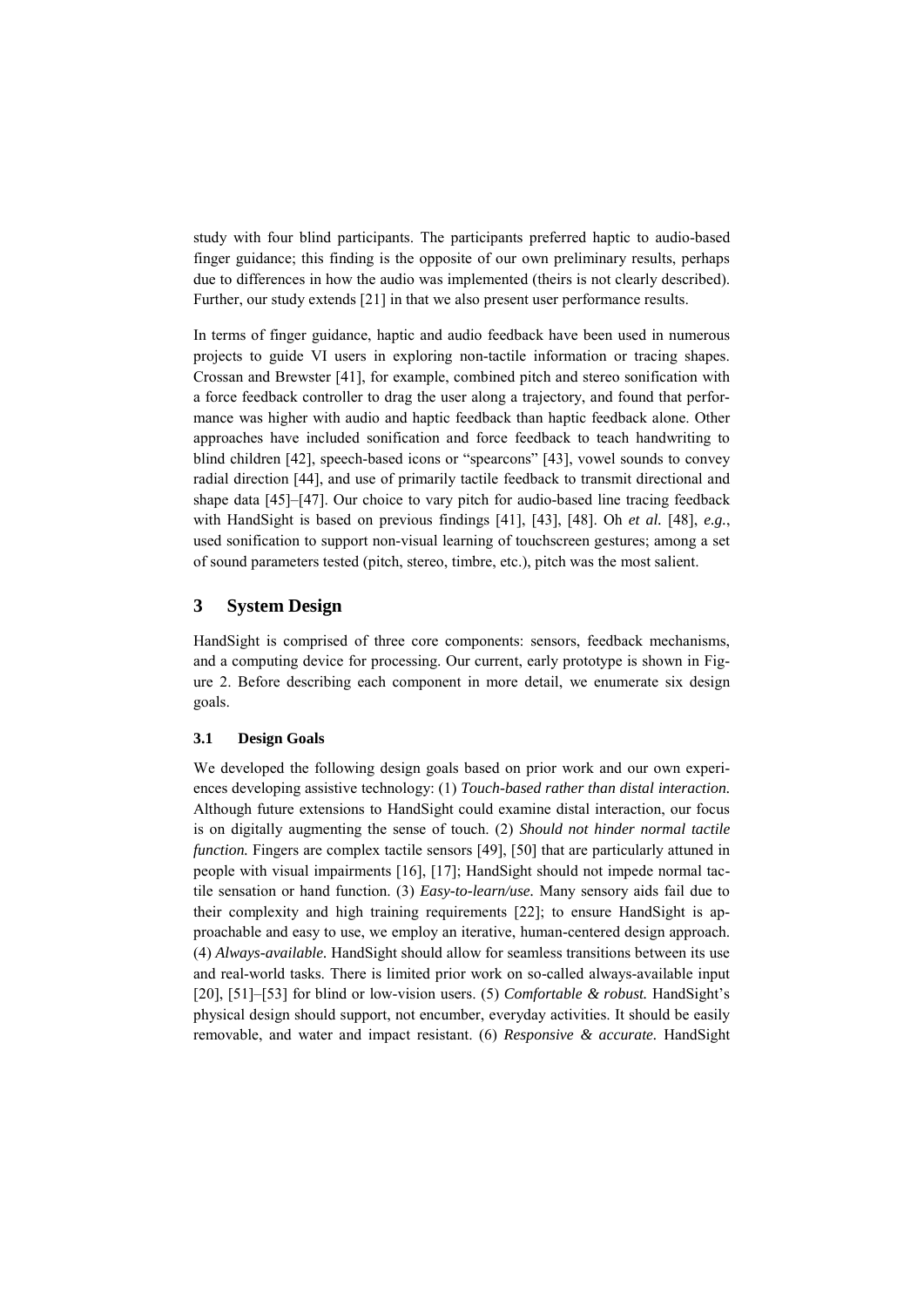

**Figure 2: The current HandSight prototype with a NanEye ring camera, two vibration motors, and an Arduino. Finger rings and mounts are constructed from custom 3D-printed designs and fabric. Processing is performed in real-time on a laptop (not shown).**

should allow the user to explore the target objects (*e.g.,* utility bills, books) quickly the computer vision and OCR algorithms should work accurately and in real-time.

### **3.2 Hardware**

**Sensing Hardware.** Our current prototype uses a single 1×1mm2 *AWAIBA NanEye 2C* camera [54] that can capture 250×250 resolution images at 44 frames per second (fps). The NanEye was originally developed for minimally invasive surgical procedures such as endoscopies and laparoscopies and is thus robust, lightweight, and precise. The camera also has four LEDs coincident with the lens (2.5mm ring), which enables dynamic illumination control. The small size allows for a variety of fingerbased form factors including small rings or acrylic nail attachments. In our current prototype, the camera is attached to an adjustable velcro ring via a custom 3D-printed clip.

**Processing.** For processing, we use a wrist-mounted Arduino Pro Micro with an attached Bluetooth module that controls the haptic feedback cues. The video feed from the camera is currently processed in real time on a laptop computer (our experiments used a Lenovo Thinkpad X201 with an Intel Core i5 processor running a single computation thread at approximately 30fps). Later versions will use a smartwatch (*e.g.,*  Samsung Galaxy Gear [55]) for power and processing.

**Feedback.** HandSight provides continuous finger-guidance feedback via vibration motors, pitch-controlled audio, or both. Our current implementation includes two vibration motors that are **8mm diameter disks and 3.4mm thick** (Figure 2), though we are actively looking at other solutions (see Discussion). A text-to-speech system is used to read each word as the user's finger passes over it, and distinctive audio and/or haptic cues can be used to signal other events, such as end of line, start of line, etc.

## **3.3 CV Algorithm Design and Evaluation**

Our current HandSight implementation involves a series of frame-level processing stages followed by multi-frame merging once the complete word has been observed.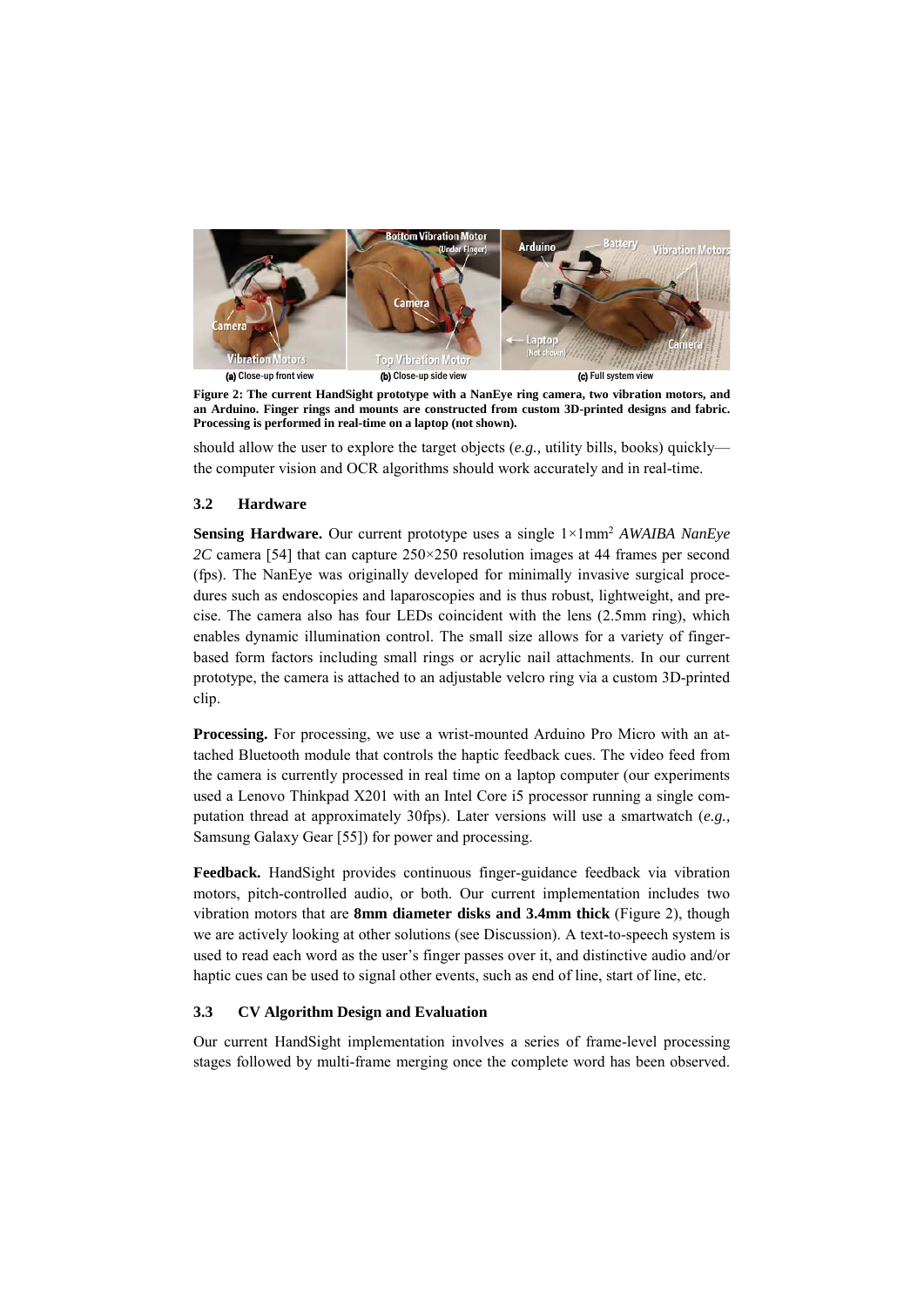Below, we describe our five stage OCR process and some preliminary experiments evaluating performance.

**Stage 1: Preprocessing. We acquire grayscale video frames at ~40fps and 250x250px resolution from the NanEye camera (Figure 3).** With each video frame, we apply four preprocessing algorithms: first, to correct radial and (slight) tangential distortion, we use standard camera calibration algorithms [56]. Second, to control lighting for the next frame, we optimize LED intensity using average pixel brightness and contrast. Third, to reduce noise, perform binarization necessary for OCR, and adapt to uneven lighting from the LED, we filter the frame using an adaptive threshold in a Gaussian window; finally, to reduce false positives, we perform a connected component analysis and remove components with areas too small or aspect ratios too narrow to be characters.

**Stage 2: Perspective and Rotation Correction.** The finger-based camera is seldom aligned perfectly with the printed text (*e.g.,* top-down, orthogonal to text). We have

observed that even small amounts of perspective distortion and rotation can reduce the accuracy of our text detection and OCR algorithms. To correct perspective and rotation effects, we apply an efficient approach detailed in [56]–[58], which relies on the parallel line structure of text for rectification. We briefly describe this approach below.

To identify potential text baselines, we apply a Canny filter that highlights character edges and a randomized Hough transform that fits lines to the remaining pixels. From this, we have a noisy set of candidate baselines.



**Figure 3: A demonstration of our perspective and rotation correction algorithm.**

Unlikely candidates are filtered (*e.g.,* vertical lines, intersections that imply severe distortion). The remaining baselines are enumerated in pairs; each pair implies a potential rectification, which is tested on the other baselines. The baseline pair that results in the lowest line angle variance is selected and the resulting rectification is applied to the complete image.

More precisely, the intersection of each pair of baselines implies a horizontal vanishing point  $V_x = l_1 \times l_2$  in homogeneous coordinates. If we assume the ideal vertical vanishing point  $V_v = [0, 1, 0]^T$ , then we can calculate the homography, *H*, that will make those lines parallel. Let  $l_{\infty} = V_x \times V_y = [a, b, c]^T$  and calculate the perspective homography,  $H_p$ , using those values. The perspective homography makes the lines parallel, but does not align them with the *x*-axis. We must rotate the lines by an angle  $\theta$  using a second matrix,  $H_r$ . The complete rectifying homography matrix becomes: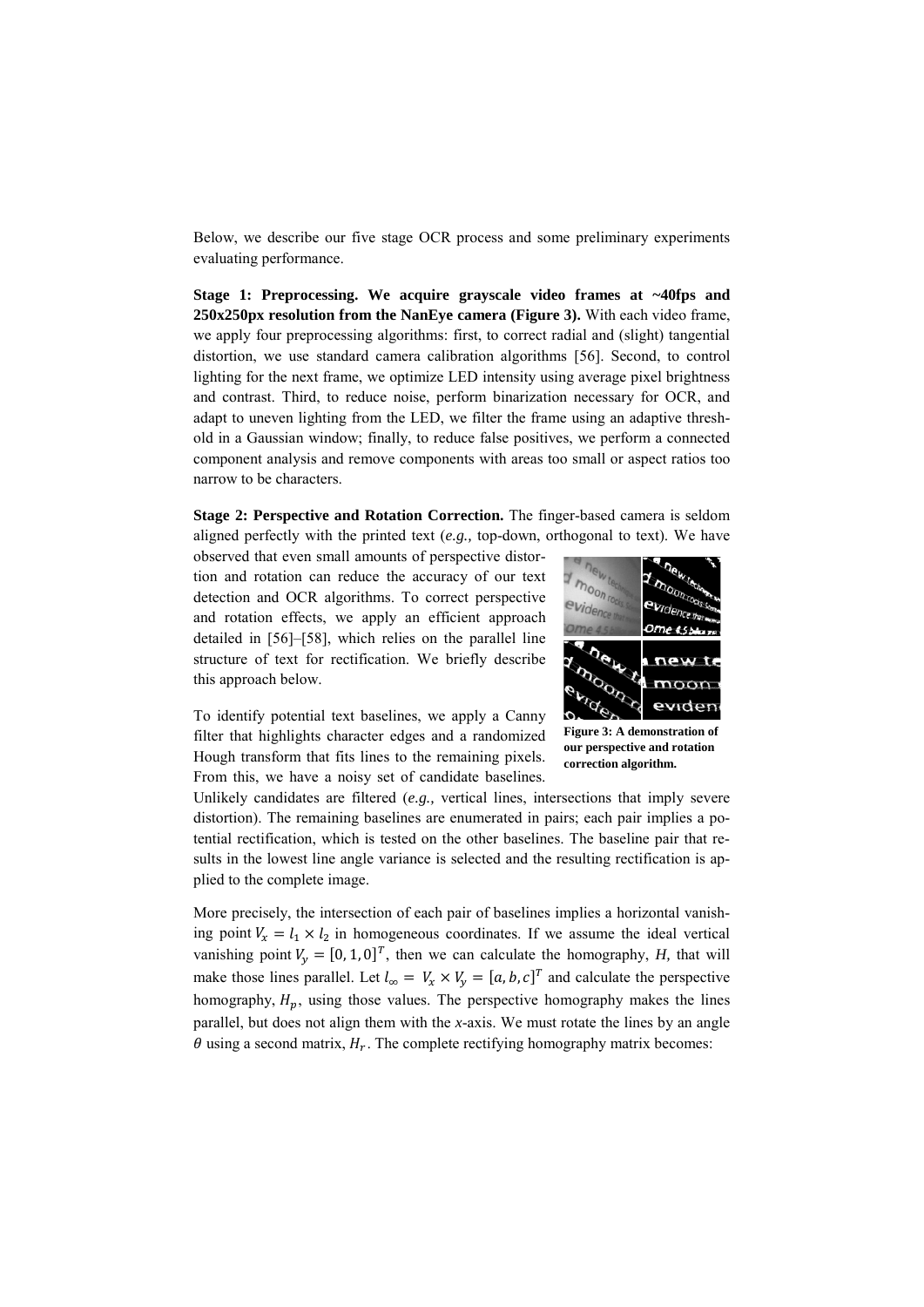$$
H = H_r H_p = \begin{bmatrix} \cos(\theta) & -\sin(\theta) & 0 \\ \sin(\theta) & \cos(\theta) & 0 \\ 0 & 0 & 1 \end{bmatrix} \begin{bmatrix} 1 & 0 & 0 \\ 0 & 1 & 0 \\ a/c & b/c & 1 \end{bmatrix} = \begin{bmatrix} \cos(\theta) & -\sin(\theta) & 0 \\ \sin(\theta) & \cos(\theta) & 0 \\ a/c & b/c & 1 \end{bmatrix} \tag{1}
$$

To investigate the effect of lateral perspective angle on performance, we performed a synthetic experiment that varied the lateral angle from -45**°** to 45**°** across five randomly selected document image patches. The raw rectification performance is shown in Figure 4a and the effect of rectification on character-level OCR is shown in Figure 4b accuracy (the algorithm for OCR is described below).

Stage 3: Text Detection. The goal of the text detection stage is to build up a hierarchy of text lines, words, and characters. This task is simplified because we assume the perspective and rotation correction in Stage 2 has made the text parallel to the *x*-axis. First, we split the image into lines of text by counting the number of text pixels in each row and searching for large gaps. Next, we split each line into words using an identical process on the columns of pixels. Gaps larger than 25% of the line height are classified as spaces between words. Finally, we segment each word into individual characters by searching for local minima in the number of text pixels within each column.

**Stage 4: Character Classification.** Real-time performance is important for responsive feedback, which prevents us from using established OCR engines such as Tesseract. Thus, we compute efficient character features (from [59]), and perform classification using a support vector machine (SVM). Each character candidate is centered and scaled to fit within a  $32x32$  pixel window, preserving the aspect ratio. The window is split into four horizontal and vertical strips, which are summed along the short axis to generate eight vectors of length 32 each. These vectors, along with the aspect ratio, perimeter, area, and thinness ratio make up the complete feature vector. The thinness ratio is defined as  $T=4\pi (A/P^2)$  where A is the area and P is the perimeter. We compensate for the classifier's relatively low accuracy by identifying the top *k* most likely matches. By aggregating the results over multiple frames, we are able to boost performance.

**Stage 5: Tracking and final OCR result output.** The camera's limited field of view means that a complete word is seldom fully within a given frame. We must track the characters between frames and wait for the end of the word to become visible before we can confidently identify it. Character tracking uses sparse low-level features for efficiency. First, we extract FAST corners [60], and apply a KLT tracker [61] at their locations. We estimate the homography relating the matched corners using the random sample consensus [62]. After determining the motion between frames, we relate the lines, words, and individual characters by projecting their locations in the previous frame to the current frame using the computed homographies. The bounding boxes with the greatest amount of overlap after projection determine the matches. When the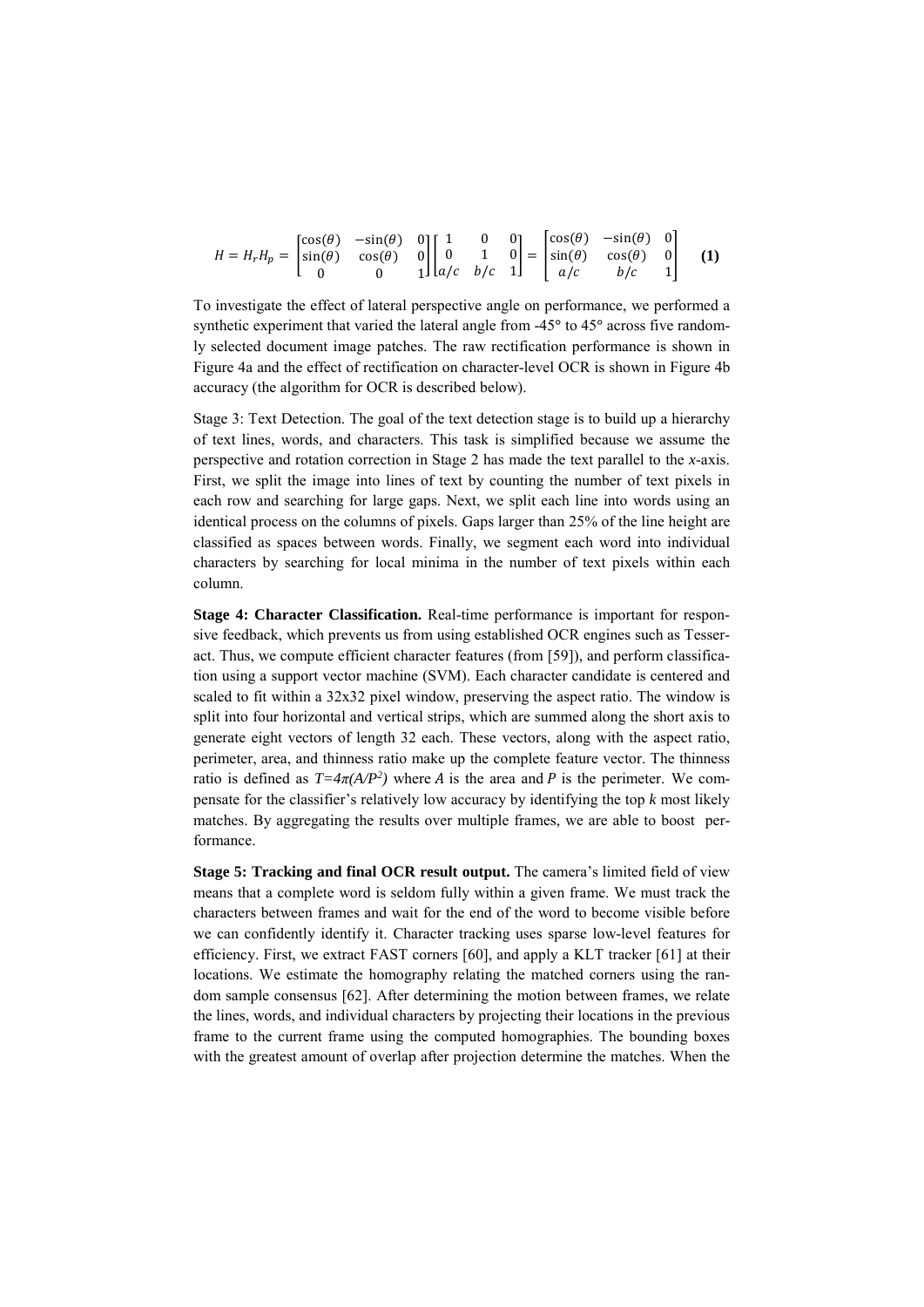

**Figure 4: Results from preliminary evaluations of our (a-b) Stage 2 algorithms and (c) the effect of finger speed on overall character- and word-level accuracy.** 

end of a word is visible, we sort the aggregated character classifications and accept the most frequent classification. This process can be improved by incorporating a language dictionary model, albeit at the expense of efficiency. A text-to-speech engine reads back the identified word.

To investigate the effect of finger movement speed on OCR accuracy, we recorded five different speeds using a single line of text. The results are presented in Figure 4c. With greater speed, motion blur is introduced, and feature tracking becomes less accurate. In our experience, a "natural" finger speed movement for sighted readers is roughly 2-3cm/s. So, with the current prototype, one must move slower than natural for good performance. We plan on compensating for this effect in the future using image stabilization and motion blur removal, as well as incorporating a higher frame rate camera (100fps).

# **4 User Study to Assess Audio and Haptic Feedback**

Our current prototype implementation supports haptic and audio feedback, but how best to implement this feedback for efficient direct-touch reading is an open question. Ultimately, we plan to conduct a holistic user evaluation of the system to assess the combined real-time OCR and finger guidance for a variety of reading tasks. At this stage, however, our goal was to refine the finger guidance component of the system by conducting a preliminary evaluation of three types of feedback: (1) audio only, (2) haptic only, and (3) a combined audio and haptic approach. We conducted a user study with four visually impaired participants to collect subjective and performance data on these three types of feedback. To isolate the finger guidance from the current OCR approach, we used a custom iPad app that simulates the experience of using the full system.

#### **4.1 Method**

**Participants.** We recruited four VI participants; details are shown in Table 1. All four participants had braille experience, and three reported regular use of screen readers.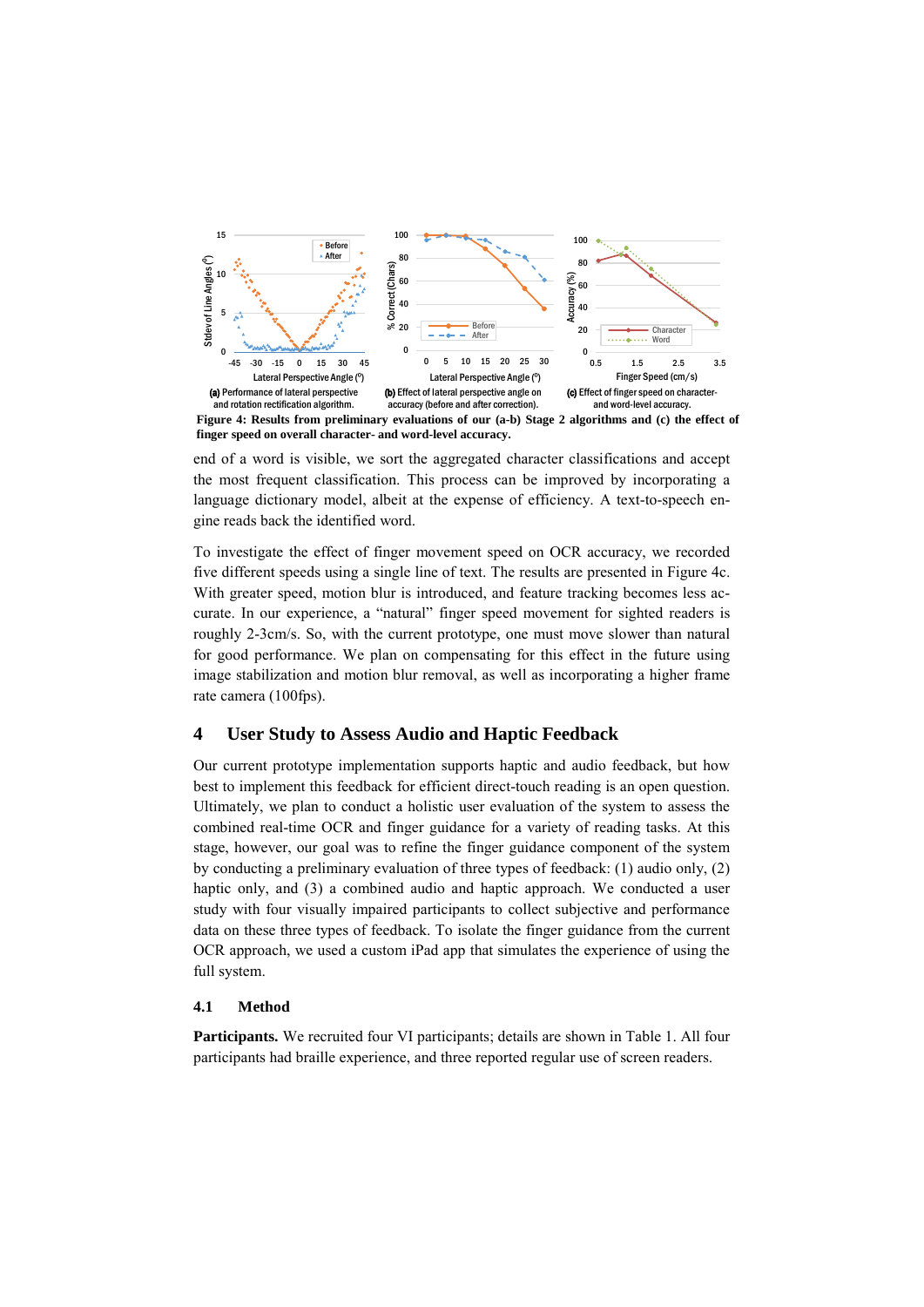**Test apparatus.** The setup simulated the experience of reading a printed sheet of paper with HandSight (Figure 5). It consisted of the hand-mounted haptic component of the HandSight system controlled by an Arduino Micro, which was in turn connected via Bluetooth to an Apple iPad running a custom experimental app. The iPad was outfitted with a thin foam rectangle as a physical boundary around the edge of the screen to simulate the edge of a sheet of paper, and was further covered by a piece of tracing paper to provide the feel of real paper and to reduce friction. The app displayed text documents, guiding the user to trace each line of the document from left to right and top to bottom. As the user traced their finger on the screen, text-to-speech audio was generated, along with the following feedback guidance cues: start and end of a line of text, end of a paragraph, and vertical guidance for when the finger strayed above or below the current line. Lines were 36 pixels in height and vertical guidance began when the finger was more than 8 pixels above or below the vertical line center.

**Feedback conditions tested.** We compared three finger guidance options:

- *Audio only.* All guidance cues were provided through non-speech audio. The start and end of line cues were each a pair of tonal percussive (xylophone) notes played in ascending or descending order, respectively. The end of paragraph sound was a soft vibrophone note. When the user's finger drifted below or above a line, a continuous audio tone would be played to indicate that proper corrective movement. A lower tone (300 Hz) was played to indicate downward corrective movement (*i.e.,* the user was above the line). The pitch decreased at a rate of 0.83Hz/pixel to a minimum of 200Hz at 127 pixels above the line. A higher tone (500 Hz) was used to indicate upward corrective movement (up to a maximum of 600Hz with the same step value as before).
- Haptic only. The haptic feedback consists of two finger-mounted haptic motors, one on top and one underneath the index finger (see Section 3.2). Based on piloting within the research team, the motors were placed on separate finger segments (phalanges) so that the signal from each was easily distinguishable. To cue the start of a line, two short pulses played on both motors, with the second pulse more intense than the first; the reverse pattern indicated the end of a line. For the end of a paragraph, each motor vibrated one at a time, which repeated for a total of four pulses. For vertical guidance, when the finger strayed too high, the motor underneath the finger vibrated, with the vibration increasing in intensity from a

|                   | <b>ID</b> Age | <b>Gender</b> | Handed-<br>ness | <b>Level of Vision</b>                 | <b>Years of</b><br><b>Vision Loss</b> | <b>Diagnosed Med. Condition</b>   | <b>Hearing Difficulties</b> |
|-------------------|---------------|---------------|-----------------|----------------------------------------|---------------------------------------|-----------------------------------|-----------------------------|
| P1 64             |               | <b>Female</b> | Left            | Totally blind                          | Since birth                           | <b>Retinopathy of prematurity</b> | N/A                         |
| P <sub>2</sub> 61 |               | Female        | Left            | <b>Totally blind</b>                   | Since birth                           | <b>Retinopathy of prematurity</b> | <b>Slight hearing loss</b>  |
| P3 48             |               | Male          | Right           | <b>Totally blind</b>                   | Since age 5                           | N/A                               | N/A                         |
| <b>P4</b> 43      |               | Female        | Right           | No vision one eye,<br>20/400 other eye | 30 years                              | Glaucoma                          | N/A                         |

**Table 1: Background of the four user study participants.**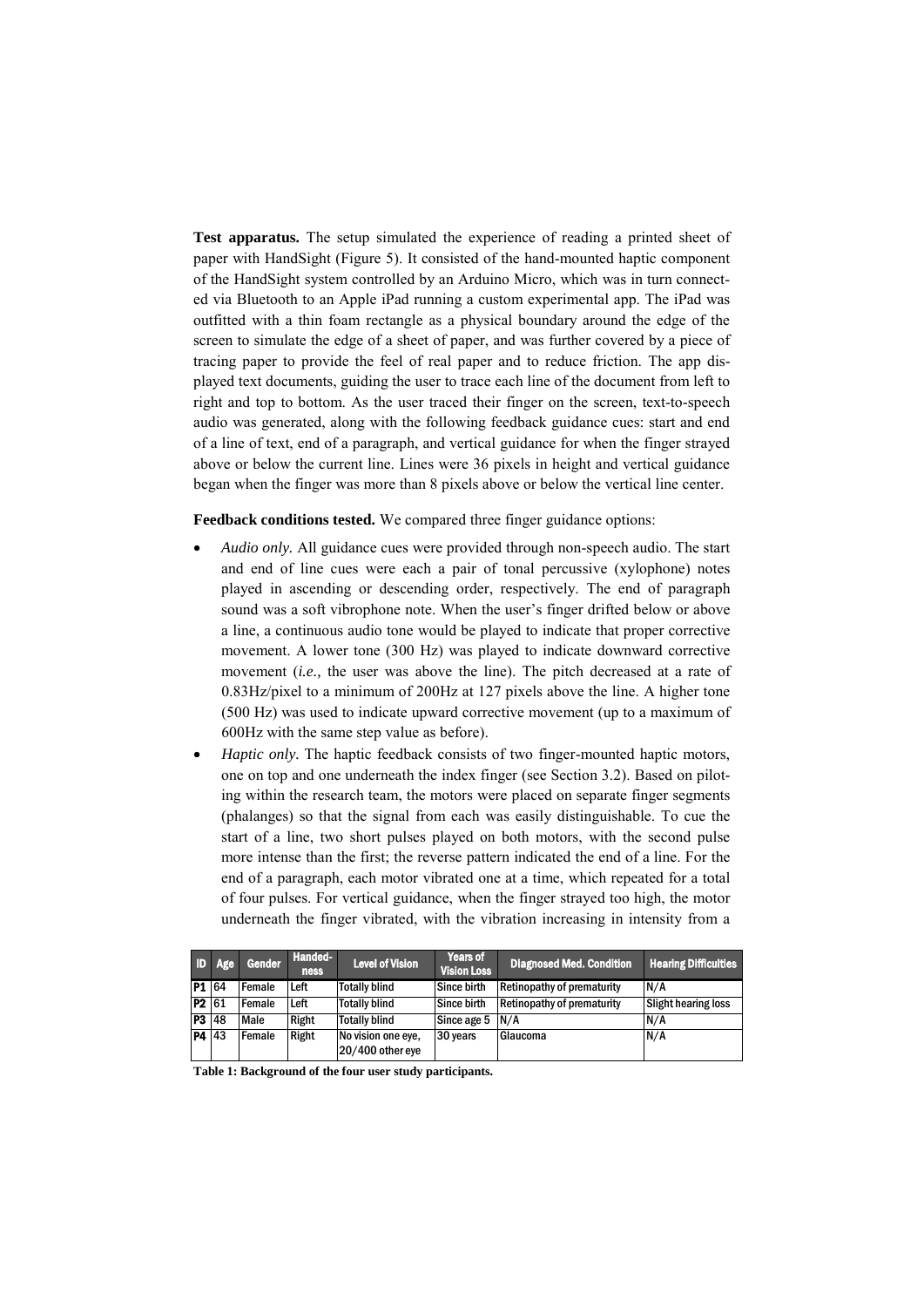

**Figure 5: User study setup and test apparatus: (a) overview; (b-c) in use by two participants..**

low perceivable value to maximum intensity, reached at 127 pixels above the line; below the line, the top motor vibrated instead (again with the maximum intensity reached at 127 pixels).

• *Combined audio-haptic.* This combined condition included all of the audio *and*  haptic cues described above, allowing the two types of feedback to complement each other in case one was more salient for certain cues than the other.

**Procedure.** The procedure took up to 90 minutes. For each feedback condition, the process was as follows. First, we demonstrated the feedback cues for the start/end of each line, end of paragraph, and vertical guidance. Next, we loaded a training article and guided the user through the first few lines. Participants then finished reading the training article at their own pace. Finally, a test article was loaded and participants were asked to read through the text as quickly and accurately as possible. While we provided manual guidance as necessary to help participants read the *training* article (*e.g.*, adjusting their finger), no manual guidance was given during the *test* task. Four articles of approximately equivalent complexity were selected from *Voice of America* (a news organization), one for the training task and one to test each feedback condition; all articles had three paragraphs and on average 11.0 lines (*SD*=1.0) and 107.0 words (*SD*=13.5). The order of presentation for the feedback conditions was randomized per participant, while the test articles were always shown in the same order. Questions on ease of use were asked after each condition and at the end of the study. Sessions were video recorded, and all touch events were logged.

## **4.2 Findings**

We analyzed subjective responses to the feedback conditions, and user performance based on logged touch events. Figure 6 shows a sample visualization from one participant (P1) completing the reading task in the *audio-only* and *haptic-only* conditions. Due to the small sample size, all findings in this section should be considered preliminary, but point to the potential impacts of HandSight and tradeoffs of different feedback.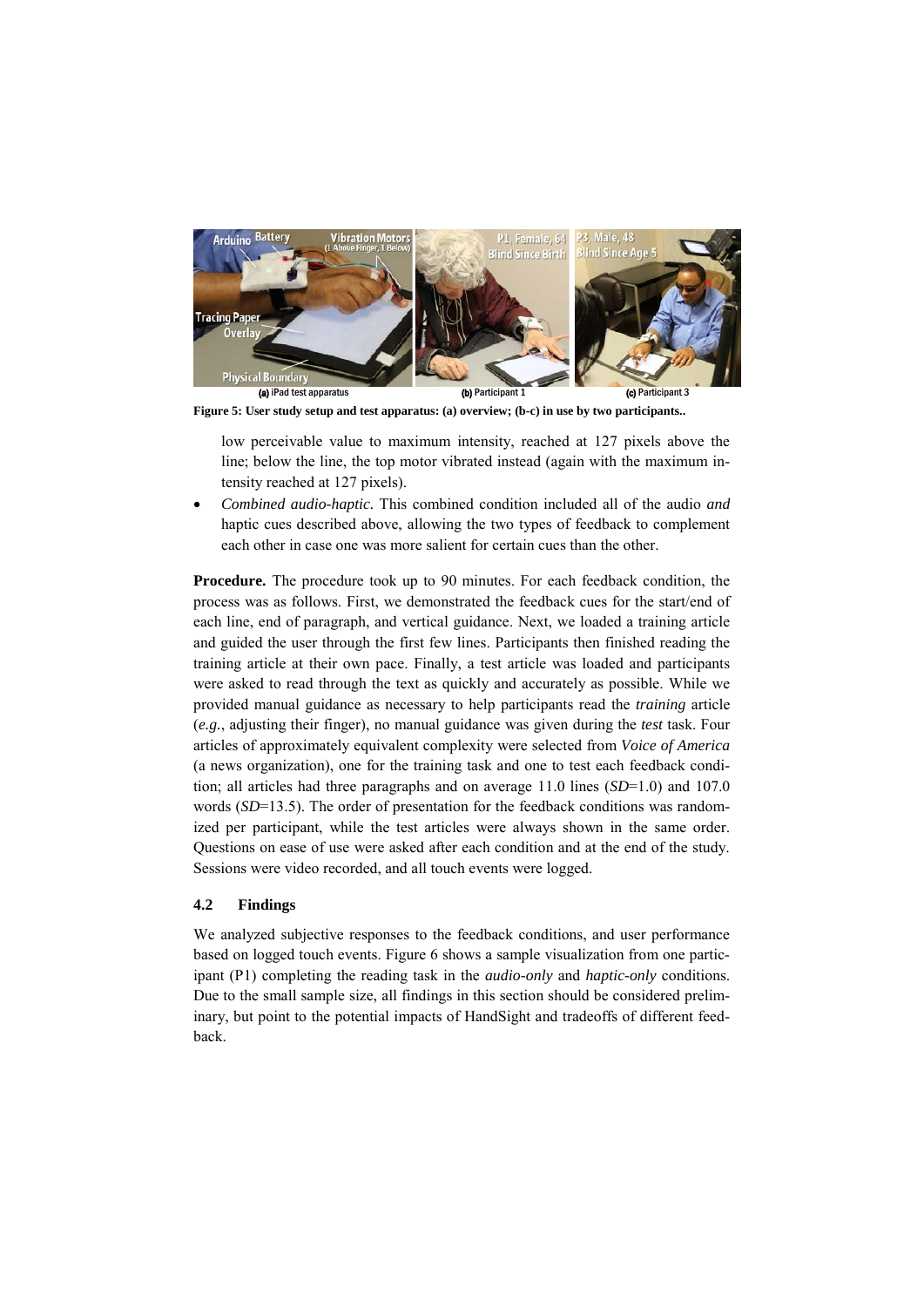

(a) Participant 1 finger trace (audio only condition) (b) Participant 1 finger trace (haptic only condition)

**Figure 6: Our iPad test apparatus allowed us to precisely track and measure finger movement. Example trace graphs for Participant 1 (P1) across the audio- and haptic-only conditions are shown above (green is on line; red indicates off-line and guidance provided). These traces were also used to calculate a range of performance measures. For example, the average overall time to read a line for P1 took 11.3s (***SD=***3.9s) in the audio condition and 18.9s (***SD=***8.3s) in the haptic condition. The average time to find the beginning of the next line (traces not shown above for simplicity but were recorded) was 2.2s (***SD=***0.88s) in the audio condition and 2.7s (***SD=***2.4s) in the haptic condition.**

In terms of overall preference, three participants preferred *audio-only* feedback; see Table 2*.* Reasons included that they were more familiar with audio than haptic signals (P1, P3), and that it was easier to attend to text-to-speech plus audio than to text-tospeech plus haptic (P4). P2's most preferred condition was the *combined* feedback, because she liked to have audio cues for line tracing and haptic cues for start/end of line notifications. In contrast, *haptic-only* feedback was least preferred by three participants. For example, concerned by the desensitization of her nerves, P1 expressed that: *"…if your hands are cold, a real cold air-conditioned room, it's [my tactile sensation] not going to pick it up as well."* P4 also commented on being attuned to sound even in the haptic condition: *"You don't know if it's the top or the bottom [vibrating]…It was the same noise, the same sound."* As shown in Figure 7, ease of use ratings on specific components of the task mirrored overall preference rankings.

|                | Rank 1   | Rank 2   | Rank 3   |
|----------------|----------|----------|----------|
| P <sub>1</sub> | Audio    | Combined | Haptic   |
| P <sub>2</sub> | Combined | Audio    | Haptic   |
| P <sub>3</sub> | Audio    | Haptic   | Combined |
| P <sub>4</sub> | Audio    | Combined | Haptic   |

**Table 2: Overall preference rankings per participant. Audio feedback was the most positively received.**

|                 | <b>Braille</b> | <b>Screen Reader</b> | <b>Printed Text</b> |
|-----------------|----------------|----------------------|---------------------|
| <b>P1</b>       | c              | ာ                    | ◠                   |
| $\overline{P2}$ | ◠              | 5                    | 5                   |
| P3              |                |                      |                     |
| <b>P4</b>       | 5              | 5                    | 5                   |

1 2 3 4 5 Overall Understand Line Tracing Paragraph Ending Line Ending Line Beginning Perceived Ease of Use (1-5; 5 is easiest) ■ Combined ■ Haptic ■ Audio

**Table 3: Ratings comparing prior text reading experiences with HandSight; 1-much worse to 5 much better.**

**Figure 7: Avg perceived ease of use of different text guidance attributes based on a 5-point scale (1***-very difficult***; 5***-very easy***). Error bars are stderr (***N***=4).**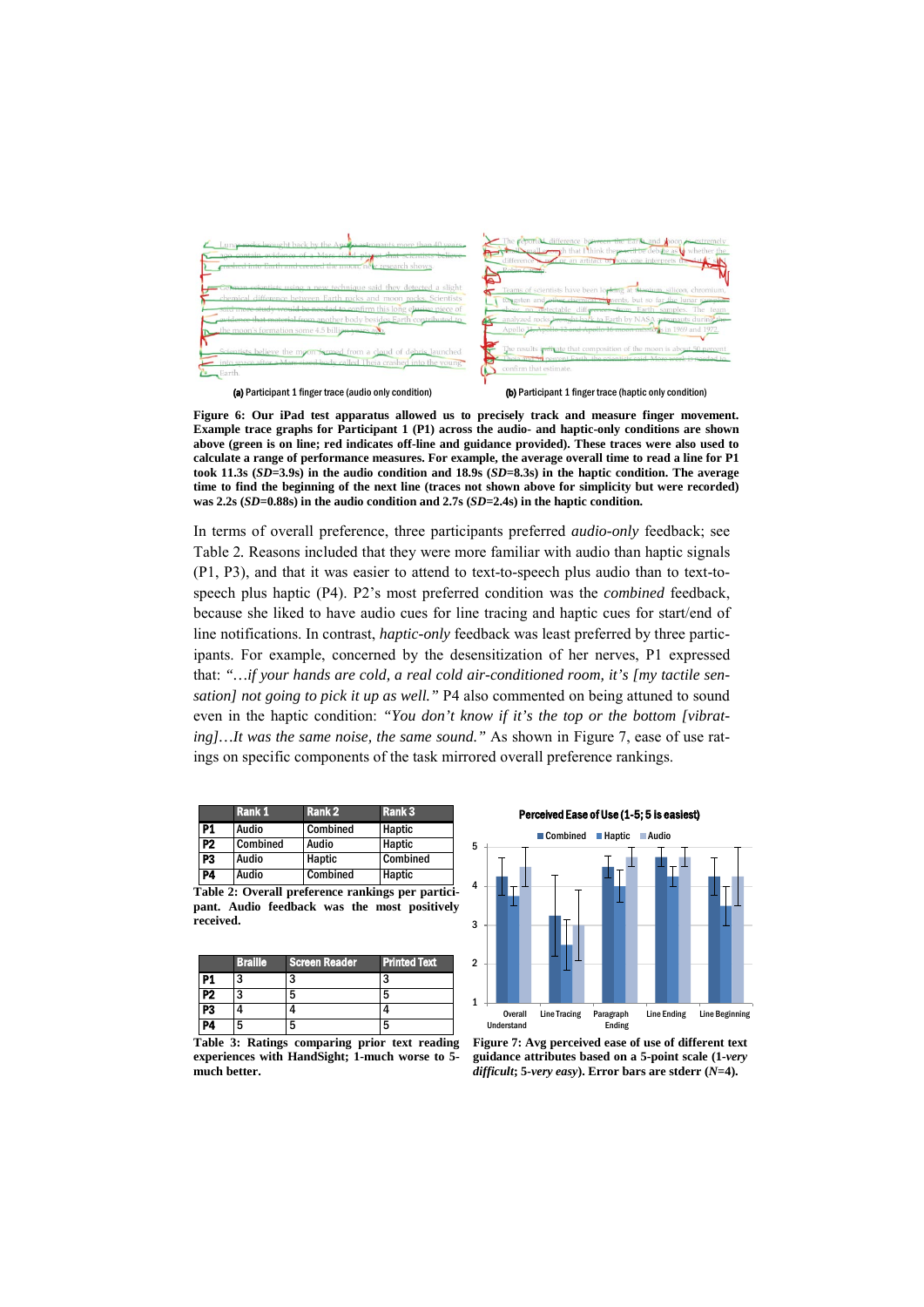

**Figure 8: Average performance data from the four user study participants across the three feedback conditions. While preliminary, these results suggest that audio-only feedback may be more effective than the other options tested. Error bars show standard error; (***N***=4).**

Participants were also asked to compare their experience with HandSight to braille, screen readers and printed-text reading using 5-point scales (*1-much worse* to *5-much better*). As shown in Table 3, HandSight was perceived to be at least as good (3) or better compared to each of the other reading activities. In general, all participants appreciated HandSight because it allowed them to become more independent when reading non-braille printed documents. For example, P3 stated, *"It puts the blind reading on equal footing with rest of the society, because I am reading from the same reading material that others read, not just braille, which is limited to blind people only"*. P1, who had experience with Optacon [26], Sara CE, and other printed-text scanning devices also commented on HandSight's relative portability.

In terms of performance, we examined four primary measures averaged across all lines per participant (Figure 8): average absolute vertical distance from the line center, time spent off the line (*i.e.,* during which vertical feedback was on), time from start to end of a line, and time from the end of a line to the start of the next line. While it is difficult to generalize based on performance data from only four participants, *audioonly* may offer a performance advantage over the other two conditions. *Audio-only*  resulted in the lowest average vertical distance to the line center for all participants. Compared to the *haptic-only* condition, *audio-only* reduced the amount of time spent off the line by about half. It was also faster for all participants than *haptic-only* in moving from the end of a line to the start of the next line. A larger study is needed to confirm these findings and to better assess what impact the feedback conditions have on reading speed from start to end of a line.

## **5 Discussion**

Though preliminary, our research contributes to the growing literature on wearables to improve access to the physical world for the blind (*e.g.,* [12], [19], [21]). The design and initial algorithmic evaluation of our current HandSight prototype show the feasibility of our approach, and highlight important technical issues that we must consider. Additionally, our user study, which evaluated three finger-guidance ap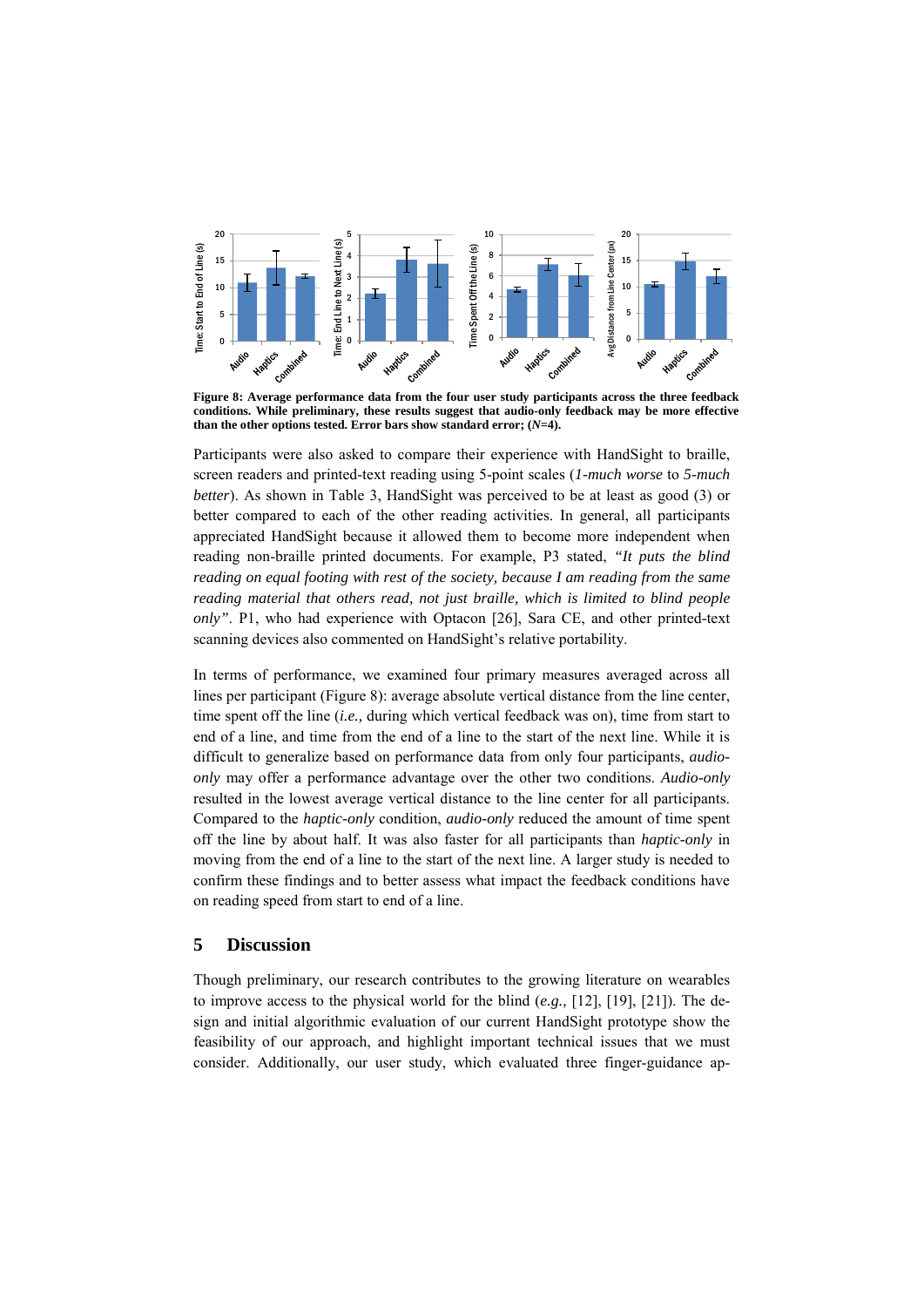proaches using a controlled setup (the iPad test apparatus), found that, in contrast to prior work [21], haptic feedback was the *least* preferred guidance condition. The pitch-controlled audio feedback condition was not only subjectively rated the most preferred but also appeared to improve user performance. Clearly, however, more work is needed. Below, we discuss our preliminary findings and opportunities for future work.

**Haptic Feedback.** Though we have created many different types of finger-mounted haptic feedback in our lab, we tested only one in the user study: when the user moved above or below the current line, s/he would feel a continuous vibration proportional in strength to the distance from the vertical line center. We plan to experiment with form factors, haptic pat-



**Figure 9: We are evaluating a range of micro-haptic actuators: (a) 10×2.7mm2 vibro-discs; (b) 5×0.4 mm2 piezo discs; (c) 3×8 mm2 vibro-motors; (d) 0.08mm Flexinol wire (shape memory alloy).**

terns (*e.g.,* intensity, frequency, rhythm, pressure), number of haptic devices on the finger, as well as the type of actuator itself (Figure 9). While our current haptic implementation performed the worst of the feedback conditions, we expect that, ultimately, some form of haptics will be necessary for notifications and finger guidance.

**Blind reading.** Compared to current state-of-the-art reading approaches, our longterm goals are to: (1) provide more intuitive and precise control over scanning and text-to-speech; (2) increase spatial understanding of the text layout; and (3) mitigate camera framing, focus, and lighting issues. Moreover, because pointing and reading are tightly coupled, finger-based interaction intrinsically supports advanced features such as rereading (for sighted readers, rereading occurs 10-15% of the time [63] and increases comprehension and retainment [64], [65]). We focused purely on reading simple document text, but we plan to investigate more complex layouts so the user can sweep their finger over a document and sense where pictures are located, headings, and so on. We will explore a variety of documents (*e.g.*, plain text, magazines, bills) and household objects (*e.g.*, cans of food, cleaning supplies), and examine questions such as: How should feedback be provided to indicate where text/images are located? How should advanced features such as re-reading, excerpting, and annotating be supported, perhaps, through additional gestural input and voice notes?

**Computer Vision.** Our preliminary algorithms are efficient and reasonably accurate, but there is much room for improvement. By incorporating constraints on lower-level text features we may be able to rectify vertical perspective effects and affine skew. We can also apply deblurring and image stabilization algorithms to improve the maximum reading speed the system is able to support. Robust and efficient document mosaicking and incorporation of prior knowledge will likely be a key component for supporting a wider range of reading tasks.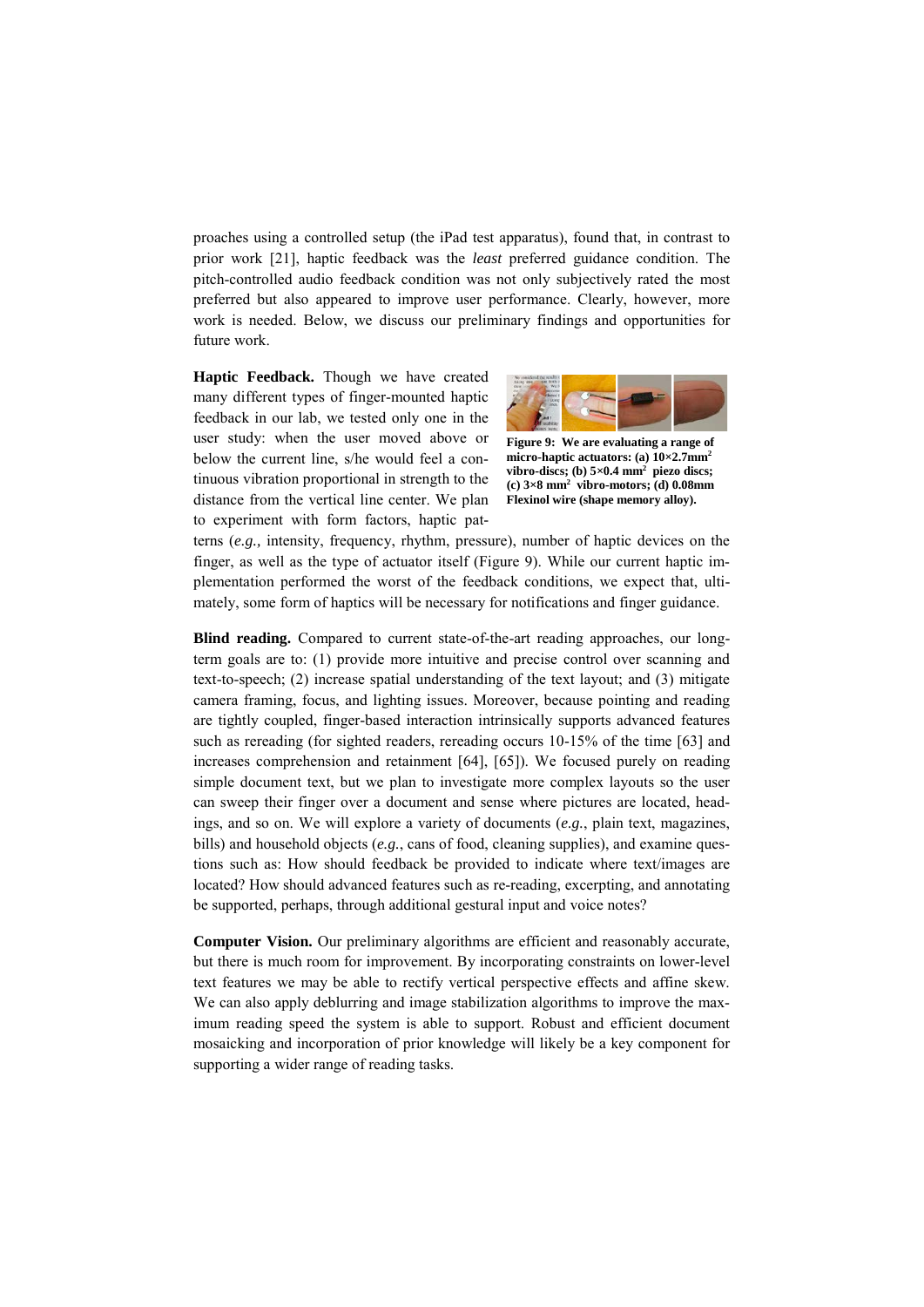**Multi-sensory approach.** Currently, our prototype relies on only local information gleaned from the on-finger camera. However, in the future, we would like to combine camera streams from both a body-mounted camera (*e.g.,* Orcam [12]) and a fingermounted camera. We expect the former could provide more global, holistic information about a scene or text which could be used to guide the finger towards a target of interest or to explore the physical document's layout. We could also use the information to improve the performance of the OCR algorithms, by dynamically training the classifier on the page fonts and creating a generative model (*e.g.,* [66]).

## **6 Conclusion**

Our overarching vision is to transform how people with VI access visual information through touch. Though we focused specifically on reading, this workshop paper offers a first step toward providing a general platform for touch-vision applications.

### **7 References**

- [1] D. Pascolini and S. P. Mariotti, "Global estimates of visual impairment: 2010.," *Br. J. Ophthalmol.*, vol. 96, no. 5, pp. 614–8, May 2011.
- [2] National Eye Institute at the National Institute of Health, "Blindness Statistics and Data." [Online]. Available: http://www.nei.nih.gov/eyedata/blind.asp. [Accessed: 10-Mar-2014].
- [3] D. Dakopoulos and N. G. Bourbakis, "Wearable Obstacle Avoidance Electronic Travel Aids for Blind: A Survey," *IEEE Trans. Syst. Man, Cybern. Part C (Applications Rev.*, vol. 40, no. 1, pp. 25–35, Jan. 2010.
- [4] G. Balakrishnan, G. Sainarayanan, R. Nagarajan, and S. Yaacob, "Wearable real-time stereo vision for the visually impaired," *Eng. Lett.*, vol. 14, no. 2, pp. 6–14, 2007.
- [5] J. A. Hesch and S. I. Roumeliotis, "Design and Analysis of a Portable Indoor Localization Aid for the Visually Impaired," *Int. J. Rob. Res.*, vol. 29, no. 11, pp. 1400–1415, Jun. 2010.
- [6] A. Hub, J. Diepstraten, and T. Ertl, "Design and Development of an Indoor Navigation and Object Identification System for the Blind," *SIGACCESS Access. Comput.*, no. 77–78, pp. 147–152, Sep. 2003.
- [7] R. Manduchi, "Mobile Vision as Assistive Technology for the Blind: An Experimental Study," in *Computers Helping People with Special Needs SE - 2*, vol. 7383, K. Miesenberger, A. Karshmer, P. Penaz, and W. Zagler, Eds. Springer Berlin Heidelberg, 2012, pp. 9–16.
- [8] A. Helal, S. E. Moore, and B. Ramachandran, "Drishti: an integrated navigation system for visually impaired and disabled," in *Proceedings Fifth International Symposium on Wearable Computers*, 2001, pp. 149–156.
- [9] S. Krishna, G. Little, J. Black, and S. Panchanathan, "A Wearable Face Recognition System for Individuals with Visual Impairments," in *Proceedings of the 7th International ACM SIGACCESS Conference on Computers and Accessibility*, 2005, pp. 106–113.
- [10] S. Krishna, D. Colbry, J. Black, V. Balasubramanian, and S. Panchanathan, "A Systematic Requirements Analysis and Development of an Assistive Device to Enhance the Social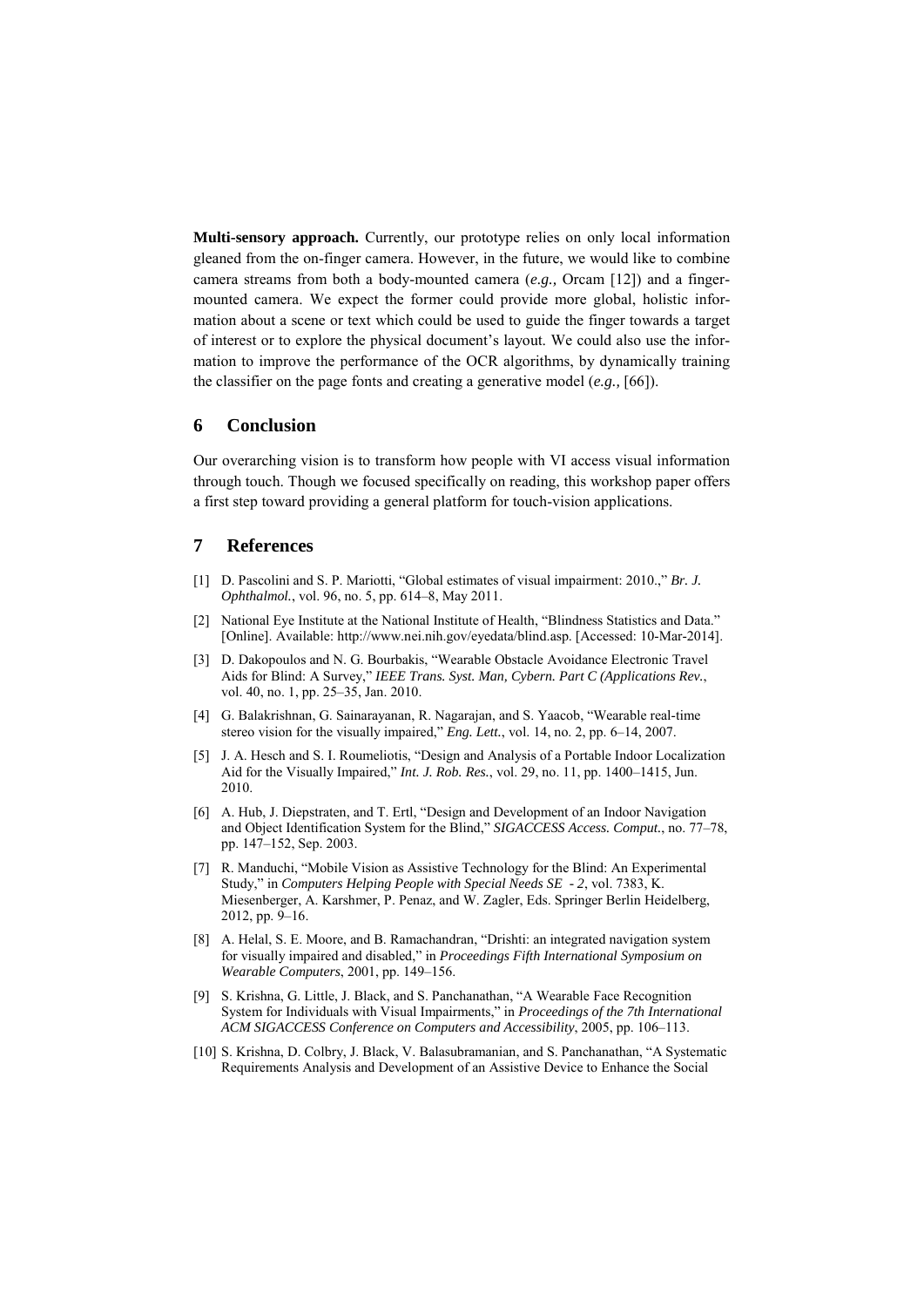Interaction of People Who are Blind or Visually," in *Impaired," Workshop on Computer Vision Applications for the Visually Impaired (CVAVI 08), European Conference on Computer Vision ECCV 2008*, 2008.

- [11] L. Gade, S. Krishna, and S. Panchanathan, "Person Localization Using a Wearable Camera Towards Enhancing Social Interactions for Individuals with Visual Impairment," in *Proceedings of the 1st ACM SIGMM International Workshop on Media Studies and Implementations That Help Improving Access to Disabled Users*, 2009, pp. 53–62.
- [12] OrCam Technologies Ltd, "OrCam See for Yourself." [Online]. Available: http://www.orcam.com/. [Accessed: 23-Jun-2014].
- [13] F. Iannacci, E. Turnquist, D. Avrahami, and S. N. Patel, "The Haptic Laser: Multisensation Tactile Feedback for At-a-distance Physical Space Perception and Interaction," in *Proceedings of the SIGCHI Conference on Human Factors in Computing Systems*, 2011, pp. 2047–2050.
- [14] V. Khambadkar and E. Folmer, "GIST: A Gestural Interface for Remote Nonvisual Spatial Perception," in *Proceedings of the 26th Annual ACM Symposium on User Interface Software and Technology*, 2013, pp. 301–310.
- [15] A. Israr, O. Bau, S.-C. Kim, and I. Poupyrev, "Tactile Feedback on Flat Surfaces for the Visually Impaired," in *CHI '12 Extended Abstracts on Human Factors in Computing Systems*, 2012, pp. 1571–1576.
- [16] J. F. Norman and A. N. Bartholomew, "Blindness enhances tactile acuity and haptic 3-D shape discrimination.," *Atten. Percept. Psychophys.*, vol. 73, no. 7, pp. 2323–31, Oct. 2011.
- [17] D. Goldreich and I. M. Kanics, "Tactile Acuity is Enhanced in Blindness," *J. Neurosci.*, vol. 23, no. 8, pp. 3439–3445, Apr. 2003.
- [18] S. Karim, A. Andjomshoaa, and A. M. Tjoa, "Exploiting SenseCam for Helping the Blind in Business Negotiations," in *Computers Helping People with Special Needs SE - 166*, vol. 4061, K. Miesenberger, J. Klaus, W. Zagler, and A. Karshmer, Eds. Springer Berlin Heidelberg, 2006, pp. 1147–1154.
- [19] S. Nanayakkara, R. Shilkrot, K. P. Yeo, and P. Maes, "EyeRing: A Finger-worn Input Device for Seamless Interactions with Our Surroundings," in *Proceedings of the 4th Augmented Human International Conference*, 2013, pp. 13–20.
- [20] X.-D. Yang, T. Grossman, D. Wigdor, and G. Fitzmaurice, "Magic Finger: Alwaysavailable Input Through Finger Instrumentation," in *Proceedings of the 25th Annual ACM Symposium on User Interface Software and Technology*, 2012, pp. 147–156.
- [21] R. Shilkrot, J. Huber, C. Liu, P. Maes, and N. S. Chandima, "FingerReader: A Wearable Device to Support Text Reading on the Go," *CHI '14 Ext. Abstr. Hum. Factors Comput. Syst.*, no. Vi, pp. 2359–2364, 2014.
- [22] F. S. Cooper, J. H. Gaitenby, and P. W. Nye, *Evolution of reading machines for the blind: Haskins Laboratories' research as a case history*. Haskins Laboratories, 1983.
- [23] M. Capp and P. Picton, "The optophone: an electronic blind aid," *Eng. Sci. Educ. J.*, vol. 9, no. 3, pp. 137–143, 2000.
- [24] E. F. D'Albe, "On a Type-Reading Optophone," *Proc. R. Soc. London. Ser. A*, vol. 90, no. 619, pp. 373–375, 1914.
- [25] J. C. Bliss, "A Relatively High-Resolution Reading Aid for the Blind," *Man-Machine Syst. IEEE Trans.*, vol. 10, no. 1, pp. 1–9, Mar. 1969.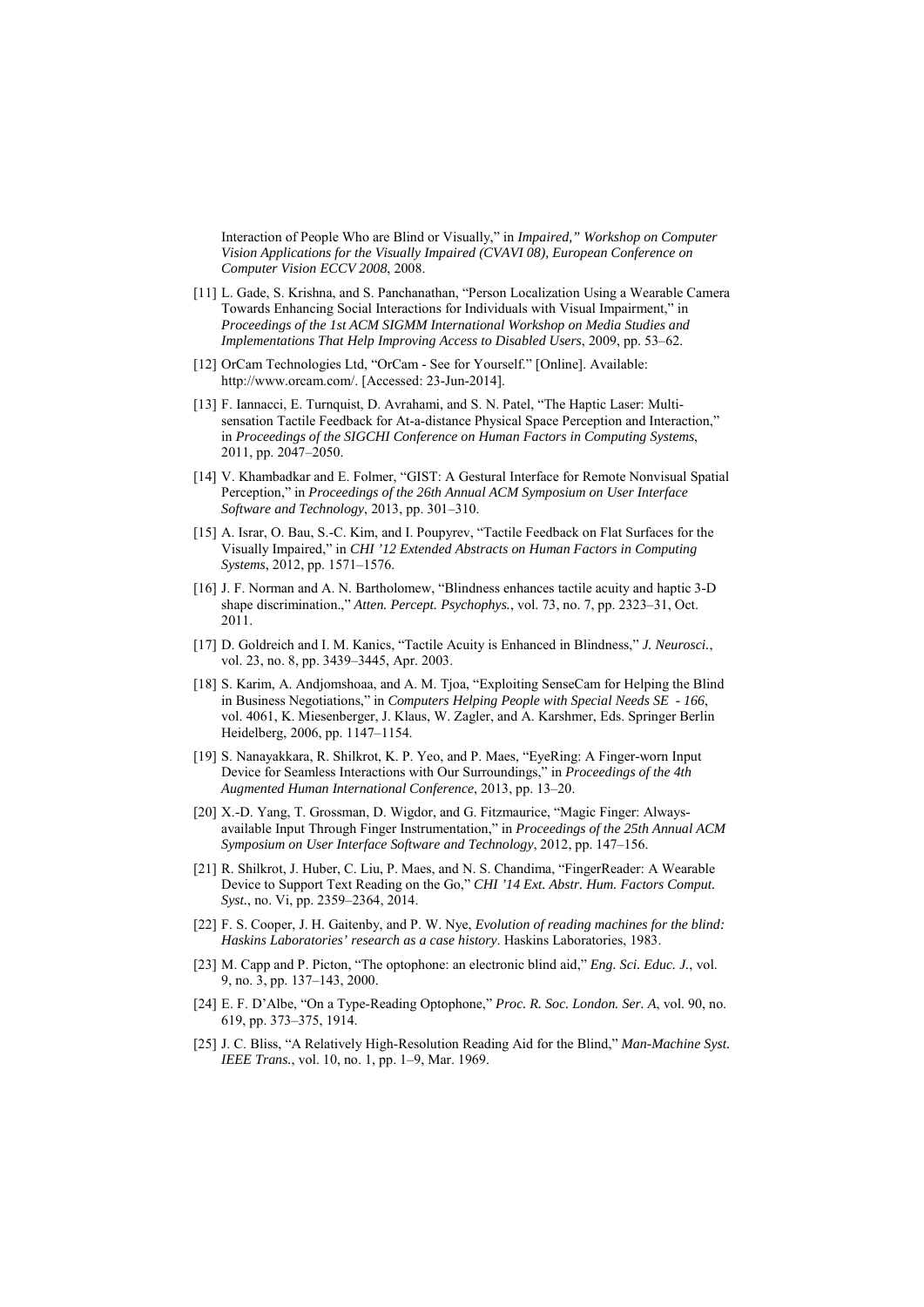- [26] D. Kendrick, "From Optacon to Oblivion: The Telesensory Story," *American Foundation for the Blind AccessWorld Magazine*, vol. 6, no. 4, 2005.
- [27] Intel, "Intel Reader." [Online]. Available: http://www.intel.com/pressroom/kits/healthcare/reader/. [Accessed: 10-Jan-2014].
- [28] knfb Reading Technology Inc., "knfb Reader Classic." [Online]. Available: http://www.knfbreader.com/products-classic.php. [Accessed: 22-Jun-2014].
- [29] V. Gaudissart, S. Ferreira, C. Thillou, and B. Gosselin, "SYPOLE: mobile reading assistant for blind people," in *9th Conference Speech and Computer (SPECOM)*, 2004.
- [30] Blindsight, "Text Detective." [Online]. Available: http://blindsight.com/textdetective/. [Accessed: 01-Nov-2013].
- [31] knfb Reading Technology Inc., "kReader Mobile." [Online]. Available: http://www.knfbreader.com/products-kreader-mobile.php. [Accessed: 24-Jun-2014].
- [32] S. Mori, C. Y. Suen, and K. Yamamoto, "Historical review of OCR research and development," *Proc. IEEE*, vol. 80, no. 7, pp. 1029–1058, Jul. 1992.
- [33] H. Shen and J. Coughlan, "Towards a Real-Time System for Finding and Reading Signs for Visually Impaired Users," in *Computers Helping People with Special Needs SE - 7*, vol. 7383, K. Miesenberger, A. Karshmer, P. Penaz, and W. Zagler, Eds. Springer Berlin Heidelberg, 2012, pp. 41–47.
- [34] X. Chen and A. L. Yuille, "Detecting and reading text in natural scenes," in *Computer Vision and Pattern Recognition, 2004. CVPR 2004. Proceedings of the 2004 IEEE Computer Society Conference on*, 2004, vol. 2, pp. II–366–II–373 Vol.2.
- [35] K. Wang, B. Babenko, and S. Belongie, "End-to-end scene text recognition," in *Computer Vision (ICCV), 2011 IEEE International Conference on*, 2011, pp. 1457–1464.
- [36] C. Jayant, H. Ji, S. White, and J. P. Bigham, "Supporting Blind Photography," in *The Proceedings of the 13th International ACM SIGACCESS Conference on Computers and Accessibility*, 2011, pp. 203–210.
- [37] R. Manduchi and J. M. Coughlan, "The last meter: blind visual guidance to a target," in *Proceedings of ACM SIGCHI Conference on Human Factors in Computing Systems (CHI'14)*, 2014, p. To appear.
- [38] S. K. Kane, B. Frey, and J. O. Wobbrock, "Access Lens: A Gesture-based Screen Reader for Real-world Documents," in *Proceedings of the SIGCHI Conference on Human Factors in Computing Systems*, 2013, pp. 347–350.
- [39] OrCam as uploaded by YouTube user Amnon Shashua, "OrCam at Digital-Life-Design (DLD) in Munich," *Digital-Life-Design*, 2014. [Online]. Available: http://youtu.be/3m9ivtJI6iA?t=2m10s. [Accessed: 22-Jun-2014].
- [40] OrCam as uploaded by YouTube user Amnon Shashua, "OrCam TED@NYC," *TED@NYC*, 2013. [Online]. Available: http://youtu.be/\_3XVsCsscyw?t=4m53s. [Accessed: 22-Jun-2014].
- [41] A. Crossan and S. Brewster, "Multimodal Trajectory Playback for Teaching Shape Information and Trajectories to Visually Impaired Computer Users," *ACM Trans. Access. Comput.*, vol. 1, no. 2, pp. 12:1–12:34, Oct. 2008.
- [42] B. Plimmer, P. Reid, R. Blagojevic, A. Crossan, and S. Brewster, "Signing on the Tactile Line: A Multimodal System for Teaching Handwriting to Blind Children," *ACM Trans. Comput. Interact.*, vol. 18, no. 3, pp. 17:1–17:29, Aug. 2011.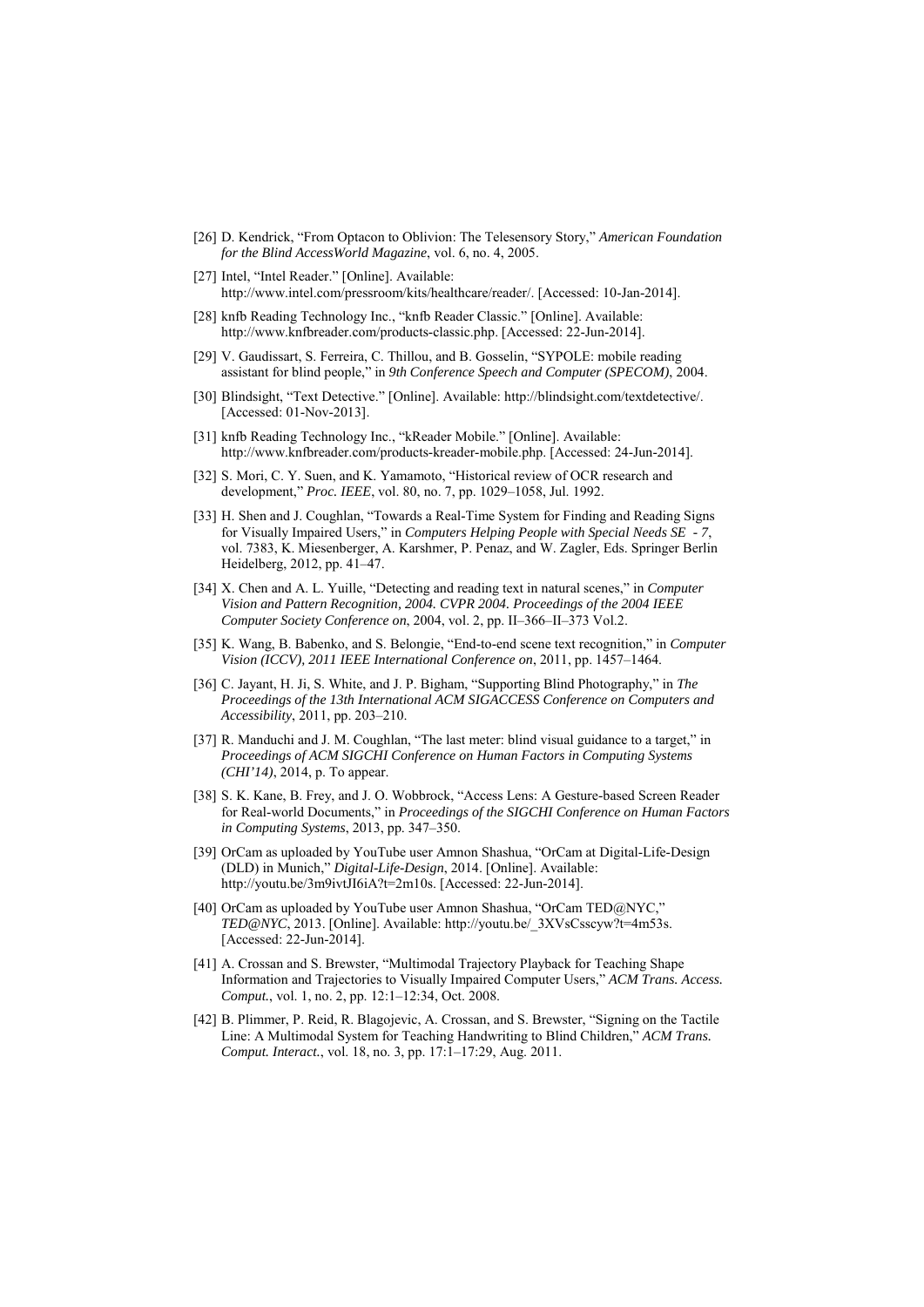- [43] J. Su, A. Rosenzweig, A. Goel, E. de Lara, and K. N. Truong, "Timbremap: Enabling the Visually-impaired to Use Maps on Touch-enabled Devices," in *Proceedings of the 12th International Conference on Human Computer Interaction with Mobile Devices and Services*, 2010, pp. 17–26.
- [44] S. Harada, H. Takagi, and C. Asakawa, "On the Audio Representation of Radial Direction," in *Proceedings of the SIGCHI Conference on Human Factors in Computing Systems*, 2011, pp. 2779–2788.
- [45] K. Yatani and K. N. Truong, "SemFeel: A User Interface with Semantic Tactile Feedback for Mobile Touch-screen Devices," in *Proceedings of the 22Nd Annual ACM Symposium on User Interface Software and Technology*, 2009, pp. 111–120.
- [46] K. Yatani, N. Banovic, and K. Truong, "SpaceSense: Representing Geographical Information to Visually Impaired People Using Spatial Tactile Feedback," in *Proceedings of the SIGCHI Conference on Human Factors in Computing Systems*, 2012, pp. 415–424.
- [47] N. Noble and B. Martin, "Shape discovering using tactile guidance," in *Proceeding of the 6th International Conference EuroHaptics*, 2006.
- [48] U. Oh, S. K. Kane, and L. Findlater, "Follow that sound: using sonification and corrective verbal feedback to teach touchscreen gestures," in *Proceedings of the ACM SIGACCESS International Conference on Computers and Accessibility (ASSETS 2013)*, 2013, p. To appear.
- [49] S. J. Lederman and R. L. Klatzky, "Hand movements: A window into haptic object recognition," *Cogn. Psychol.*, vol. 19, no. 3, pp. 342–368, 1987.
- [50] K. Johnson, "Neural basis of haptic perception," in *Stevens' Handbook of Experimental Psychology: Volume 1: Sensation and Perception*, 3rd Editio., H. Pashler and S. Yantis, Eds. Wiley Online Library, 2002, pp. 537–580.
- [51] T. S. Saponas, D. S. Tan, D. Morris, R. Balakrishnan, J. Turner, and J. A. Landay, "Enabling Always-available Input with Muscle-computer Interfaces," in *Proceedings of the 22Nd Annual ACM Symposium on User Interface Software and Technology*, 2009, pp. 167–176.
- [52] D. Morris, T. S. Saponas, and D. Tan, "Emerging input technologies for always-available mobile interaction," *Found. Trends Human--Computer Interact.*, vol. 4, no. 4, pp. 245– 316, 2010.
- [53] T. S. Saponas, "Supporting Everyday Activities through Always-Available Mobile Computing," University of Washington, 2010.
- [54] AWAIBA, "NanEye Medical Image Sensors." [Online]. Available: http://www.awaiba.com/en/products/medical-image-sensors/. [Accessed: 10-Jan-2014].
- [55] Samsung, "Samsung Galaxy Gear." [Online]. Available: http://www.samsung.com/us/mobile/wearable-tech/SM-V7000ZKAXAR. [Accessed: 10- Jan-2014].
- [56] R. Hartley and A. Zisserman, *Multiple View Geometry in Computer Vision*. Cambridge University Press, 2003.
- [57] L. Jagannathan and C. Jawahar, "Perspective Correction Methods for Camera Based Document Analysis," *Proc. First Int. Work. Camera-based Doc. Anal. Recognit.*, pp. 148– 154, 2005.
- [58] V. Zaliva, "Horizontal Perspective Correction in Text Images," 2012. [Online]. Available: http://notbrainsurgery.livejournal.com/40465.html.